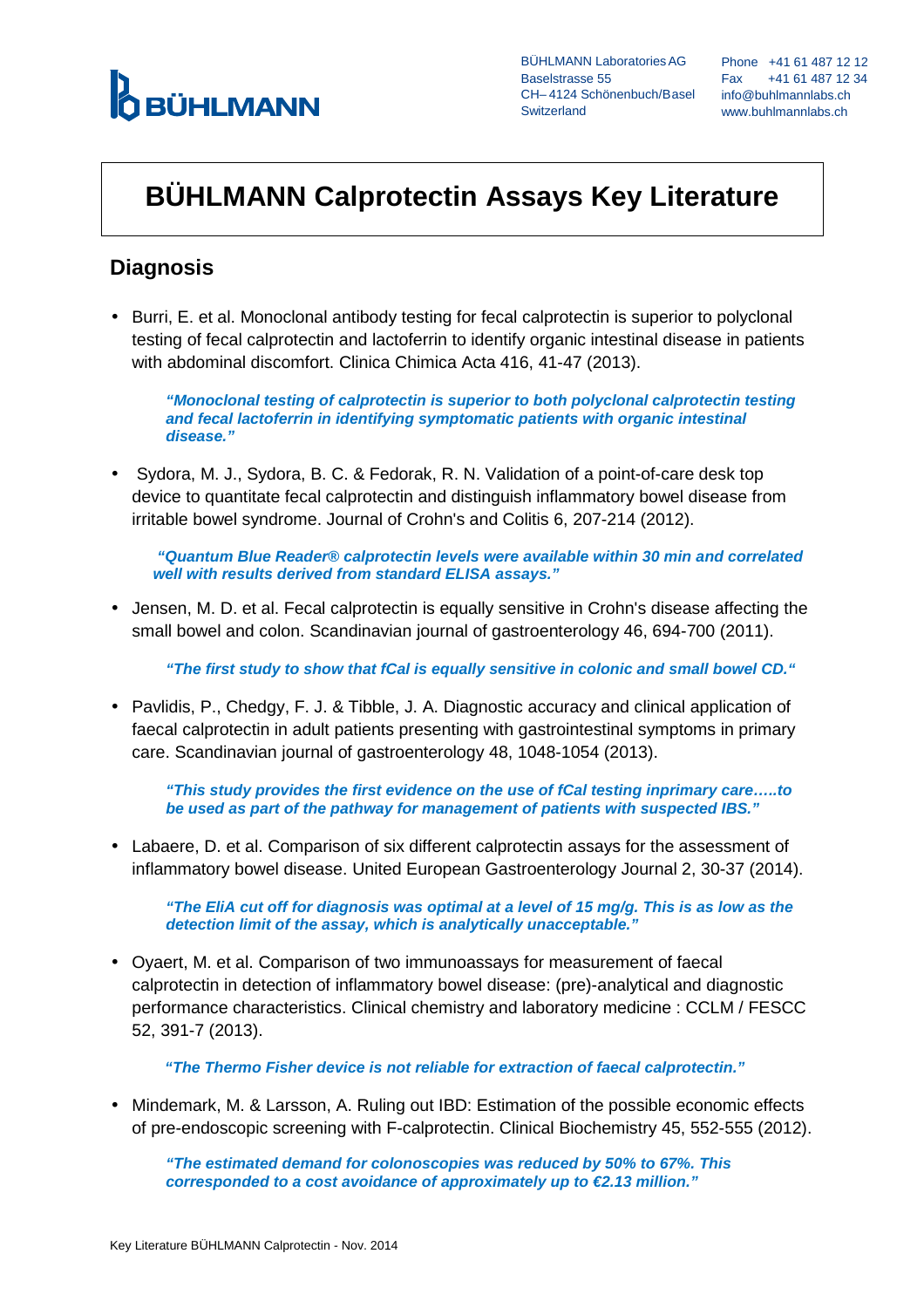#### **IBD Patient Monitoring**

• Lobatón, T. et al. A New Rapid Quantitative Test for Fecal Calprotectin Predicts Endoscopic Activity in Ulcerative Colitis. Inflammatory bowel diseases 19, 1034-1042 (2013).

**"FC determined by QPOCT was an accurate surrogate marker of "endoscopic remission" in UC and presented a good correlation with the FC-ELISA test."** 

• Lobatón Ortega, T. et al. A new rapid test for fecal calprotectin predicts endoscopic remission and postoperative recurrence in Crohn's disease. Journal of Crohn's & colitis 7, e641-51 (2013).

**"FC determined by rapid quantitative test predicts "endoscopic remission" and endoscopic postoperative recurrence in CD patients."** 

• Naismith, G. D. et al. A prospective evaluation of the predictive value of faecal calprotectin in quiescent Crohn's disease. Journal of Crohn's and Colitis (2014). doi:10.1016/j.crohns.2014.01.029

<sup>"</sup>An optimal cut off FC value of 240 µg/g to predict relapse had sensitivity of 80.0% and **specificity of 74.4%. FC** ≥ **240** *µ***g/g was associated with likelihood of relapse by 12 months 12.18 (95%CI 2.55–58.2) times higher than lower values (p = 0.002)."** 

• Guardiola, J. et al. Fecal Level of Calprotectin Identifies Histologic Inflammation in Patients with Ulcerative Colitis In Clinical And Endoscopic Remission. 1-26 (2014). doi:10.1016/j.cgh.2014.06.020

**"Histologic inflammation is common among patients with UC in clinical and endoscopic remission. Patients with histologic features of inflammation can be reliably identified based on fecal level of calprotectin."** 

• Coorevits, L., Baert, F. J. & Vanpoucke, H. J. M. Faecal calprotectin: comparative study of the Quantum Blue rapid test and an established ELISA method. Clinical chemistry and laboratory medicine : CCLM / FESCC 51, 825-31 (2013).

**"The point of care test can serve as a reliable alternative in the differential diagnosis. Furthermore it seems to be reliable in the follow up of inflammatory bowel disease patients."** 

• Voiosu et al. Rapid Fecal Calprotectin Level Assessment and the SIBDQ Score Can Accurately Detect Active Mucosal Inflammation in IBD Patients in Clinical Remission: a Prospective Study. J Gastrointestin Liver Dis 2014 Vol. 23 No 3: 273-278

**"FC levels appears to be a practical method for monitoring disease activity in these patients, possibly reducing the need for repeat endoscopic examinations"**